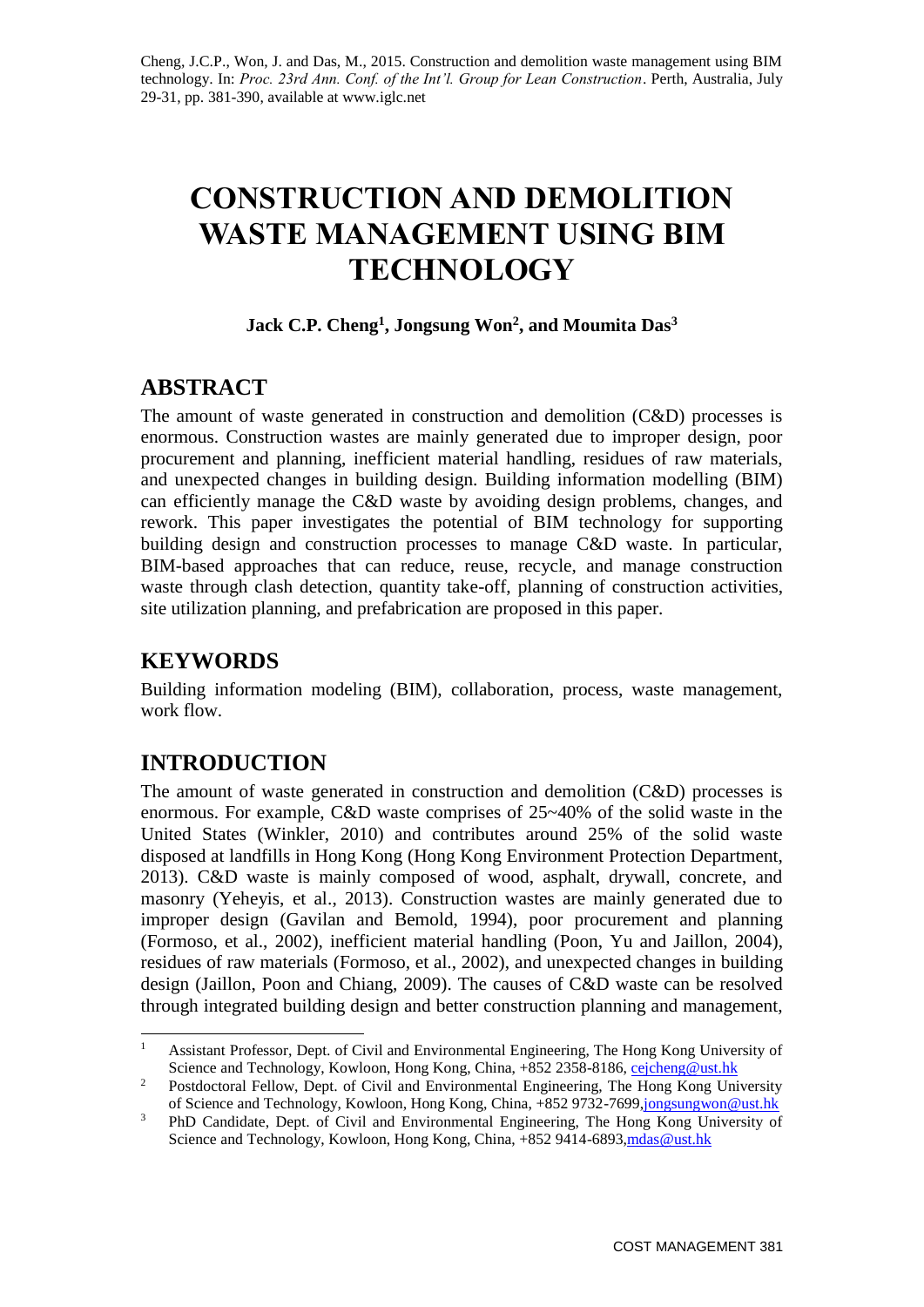which could be facilitated by building information modelling (BIM) and lean construction. BIM provides the basis for improved planning and scheduling and helps to ensure just-in-time arrival of people, equipment, and materials (Eastman, et al., 2011). A visual interface to a BIM model would enable managers to visually select the work packages for immediate execution and have their material requirements measured automatically and compiled for delivery (Sacks, Treckmann and Rozenfeld, 2009b). Lean construction also eliminates waste from the processes to improve construction planning and management and then reduced material waste by 64% (Nahmens and Ikuma, 2012). Furthermore, integration between BIM and lean construction can create the synergy effects on construction sites by improving the processes (Sacks, et al., 2009a; Sacks, Treckmann and Rozenfeld, 2009b). Integrated building design can avoid design problems and changes, thereby reducing C&D waste generation. Better construction planning and management can also significantly reduce the generation of C&D waste by avoiding construction rework, unnecessary handling and unused raw materials. Porwal and Hewage (2012) claimed that BIM implementation reduced rebar waste by 1.6%. Liu, et al. (2011), Rajendran and Gomez (2012), and Ahankoob, et al. (2014) introduced the potential use of BIM technology to minimize construction waste, but these efforts were limited to the design phase and did not discuss the specific methods to utilize BIM for C&D waste minimization.

This paper investigates the potential use of BIM technology for supporting building design as well as construction processes to manage C&D waste. BIM-based approaches to construction waste management and minimization through design validation, quantity take-off, phase planning, site utilization planning, and digital prefabrication are reviewed and discussed in this paper. These BIM-based approaches are parts of the processes and work flows that involve different participants in an architecture, engineering, and construction (AEC) project for C&D waste management planning and execution. The structure of this paper is organized as follows. The next section introduces previous studies on C&D waste management using traditional ways and BIM. BIM-based approaches to C&D waste management and minimization are then proposed, followed by the conclusions.

# **LITERATURE REVIEW**

Many previous research has been conducted to minimize the amount of C&D waste (Lawton, et al., 2002; Jaillon, Poon and Chiang, 2009; Meibodi, Kew and Haroglu, 2014). Meibodi, Kew and Haroglu (2014) explored various methods to minimize concrete waste on site and identified key factors for waste minimization by conducting a questionnaire survey. Prefabrication and procurement management were identified as the most recommended methods for minimizing concrete waste (Meibodi, Kew and Haroglu, 2014). Jaillon, Poon and Chiang (2009) analyzed an impact of prefabrication on waste reduction in Hong Kong and the average wastage reduction rate was 52%. Lawton, et al. (2002) estimated reduction of 70% in concrete waste by using prefabrication. However, there were insufficient techniques and tools for reducing construction waste during the design and procurement stages (Liu, et al., 2011).To minimize and manage C&D waste, we need an integrated management approach and process improvement because C&D wastes are generated due to improper design, procurement and planning, inefficient material handling, residues of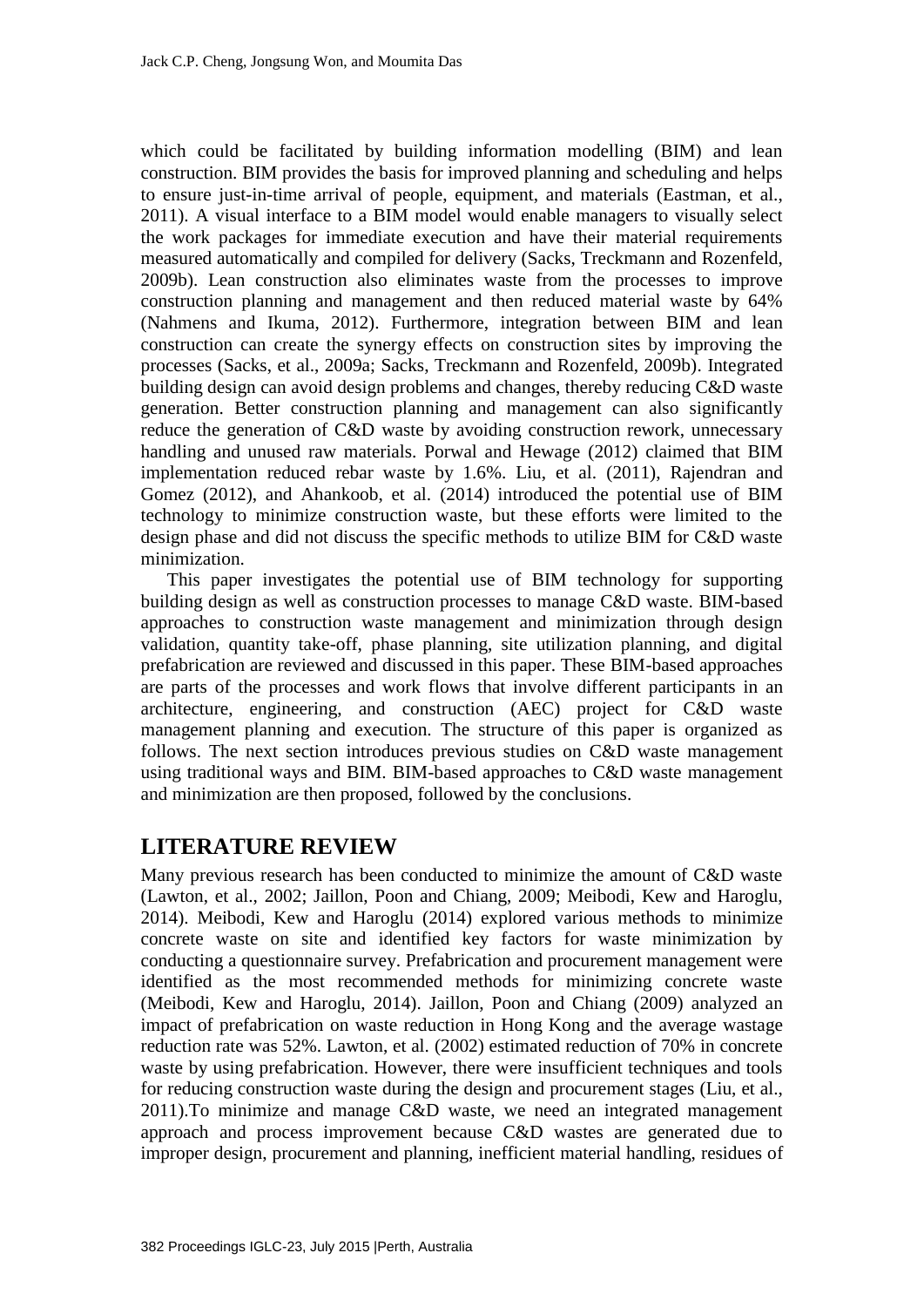raw materials, and unexpected changes (Poon, Yu and Jaillon, 2004; Yeheyis, et al., 2013).

Lean strategies have been proven effective in improving processes and performance (Song and Liang, 2011) by eliminating wastes from the process (Nahmens and Ikuma, 2012). Particularly, material waste reduction was achieved through lean construction (Huovila and Koskela, 1998; Nahmens, 2007; Nahmens and Ikuma, 2012). Lean construction resulted in a significant environmental effect by reducing material waste by 64% (Nahmens and Ikuma, 2012). BIM can also enable us to minimize the amount of C&D solid waste by improving quality and accuracy of design and construction, thereby reducing design errors, rework, and unexpected changes. Therefore, several previous studies have proposed BIM-based systems or methods to manage C&D waste (Cheng and Ma, 2013; Hamidi, et al., 2014; Park, et al., 2014) and have introduced potential use of BIM to minimize C&D waste (Liu, et al., 2011; Porwal and Hewage, 2012; Rajendran and Gomez, 2012; Ahankoob, et al., 2014). Park, et al. (2014) developed a demolition waste database system based on BIM, whereas Hamidi, et al. (2014) proposed a BIM-based demolition waste management system. Cheng and Ma (2013) leveraged the BIM technology to develop a system for C&D waste estimation, disposal charging fee calculation, and pick-up truck planning. However, these studies did not proposed specific methods to minimize and manage C&D waste. To minimize C&D waste, we should manage and eliminate causes of C&D waste. Porwal and Hewage (2012) proposed a BIM-based model to analyze reinforced concrete structures to reduce waste rate of reinforcement. The model simulated architectural and structural design requirements and compared results to make necessary changes in the designs to reduce and reuse rebar waste. Although Porwal and Hewage (2012) reduced the amount of rebar waste by selecting proper length of rebars and considering available cut-off lengths, the paper focused on minimizing waste rate of structural reinforcement and did not provide a method to reduce the amount of C&D waste such as concrete and glass in general. These materials are also typical C&D wastes. Rajendran and Gomez (2012) claimed that waste could be minimized through designing-out-waste by using BIM tools. Liu, et al. (2011) and Ahankoob, et al. (2014) explored the potential application of BIM to minimize waste on a construction site by conducting in-depth literature review and analyzing causes of construction waste and current practices of waste minimization. However, they did not concretely provide how to use BIM for C&D waste minimization and management. Therefore, this paper aims to introduce and discuss the BIM-based approaches to C&D waste and disposal management. The BIM-based approaches can be integrated with lean construction to minimize and manage C&D waste by improving construction processes.

# **BIM-BASED C&D WASTE MANAGEMENT**

# **C&D WASTE MANAGEMENT**

C&D waste management planning consists of minimization and disposal plans. C&D waste minimization is categorized into 3R that includes reducing, reusing, and recycling the waste. Reduction is the first step to minimize C&D waste generation and the generated C&D waste should be reused and recycled to minimize disposal waste. C&D wastes that are not reused or recycled should be disposed at disposal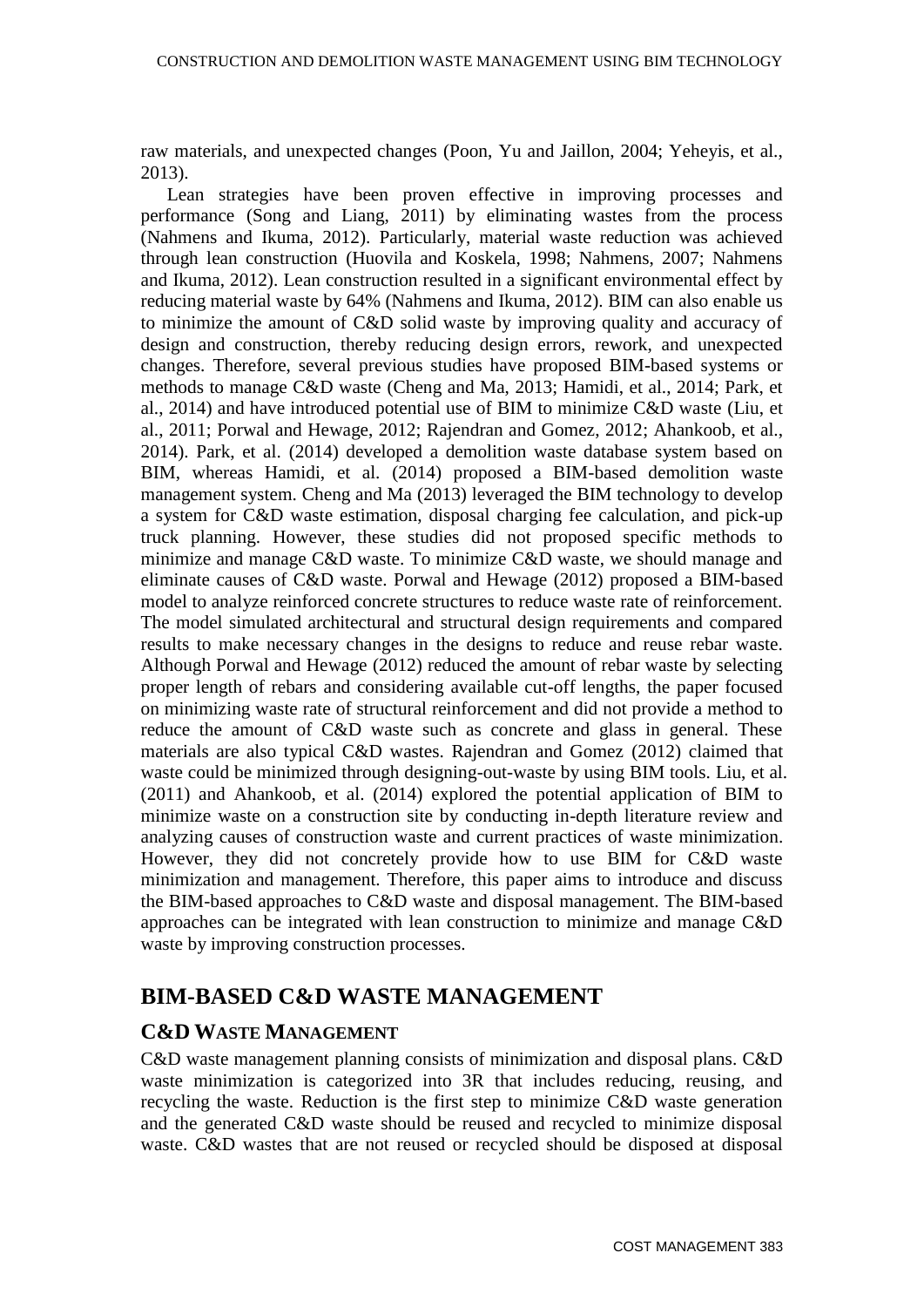facilities and managed. Efficient management of disposal waste is also based on calculating disposal waste amount, charging fee, and required number of hauling trucks in advance. Therefore, precise estimation and planning of the amount of 3R and disposal of waste are fundamentals of waste management planning and execution. Based on these activities, C&D waste can be minimized and monitored efficiently.

#### **BUILDING INFORMATION MODELING (BIM)**

BIM is not only a technology innovation, but also a significant shift in the overall AEC processes. Improvement of productivity and reduction of project duration and cost by using BIM have been demonstrated in many projects (Eastman, et al., 2011). Furthermore, BIM can reduce waste-related costs and materials in construction projects (Krygiel and Nies, 2008). However, there has been no technique and tool available that explores BIM as a platform to minimize C&D solid waste. Therefore, this paper investigates how BIM can be implemented to minimize and manage C&D waste on a construction site. Typical BIM uses that can be implemented in planning, design, and construction phases were identified through literature review (Table 1). The BIM Project Execution Planning Guide (Anumba, et al., 2010), which has been referenced by many BIM guidelines and standards because this was an early version of the BIM guideline, introduced various BIM uses and their descriptions. The BIM Guideline of New York City (Bloomberg, Burney and Resnick, 2012) also presented BIM uses, but the BIM uses were similar to those of the BIM Project Execution Planning Guide.



*Table 1. BIM Uses in Plan, Design, and Construction Phases* 

*Figure 1. BIM-based Approaches to C&D Waste Management*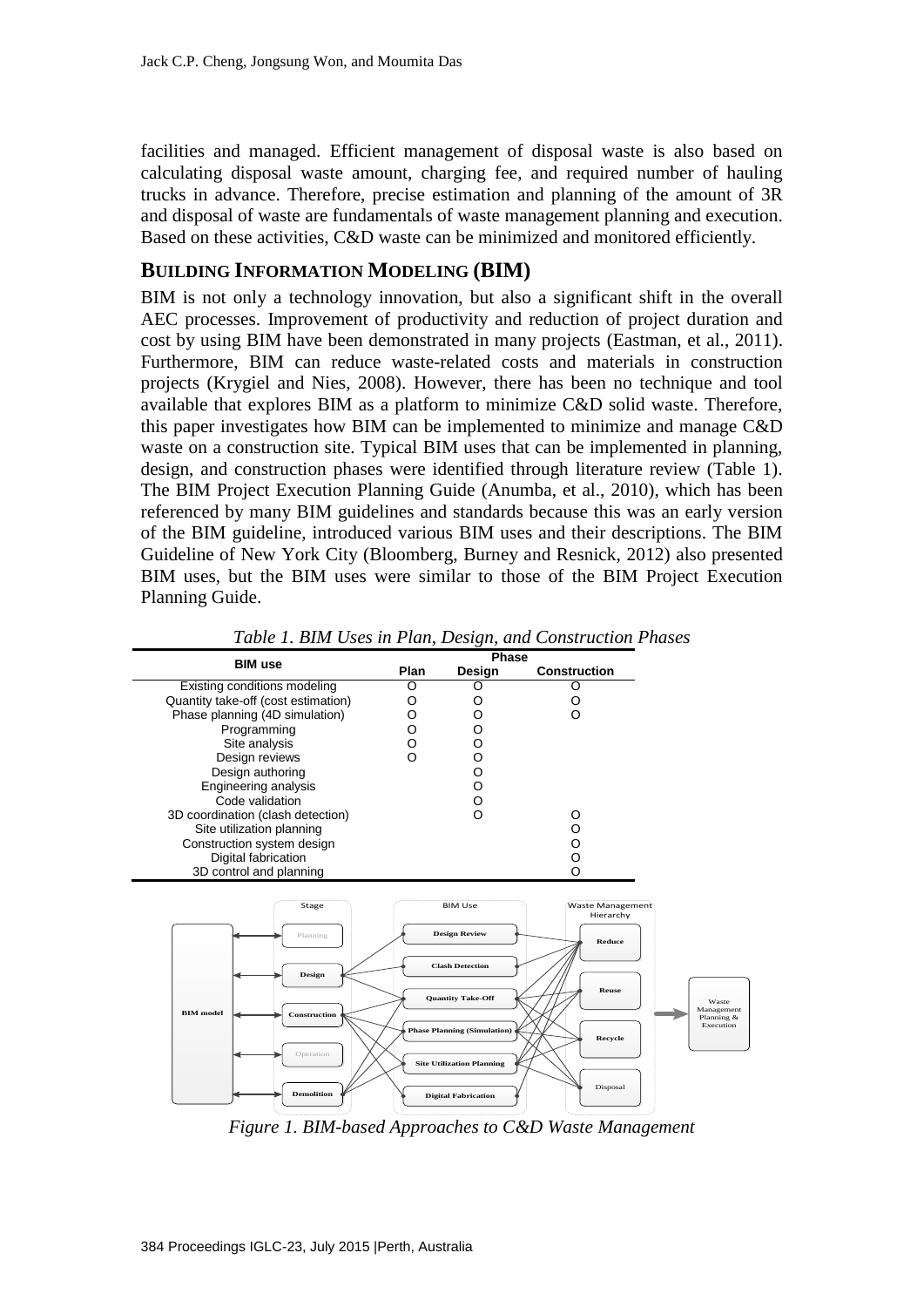We investigated potential application of several BIM uses that can reduce improper design, residues of raw materials, and unexpected changes in building design and improve procurement, site planning, and material handling in construction management. The BIM uses selected in this paper were quantity take-off, phase planning (or 4D simulation), design reviews, clash detection (or 3D coordination), site utilization planning, and digital fabrication. Figure 1 shows the BIM-based approaches to manage C&D waste in design, construction, and demolition phases. The proposed approaches are not simply technologies, but also involve a process shift that involves different project participants. Therefore, collaboration among participants is required for BIM-based C&D waste management, which is aligned with lean construction. The selected BIM uses can also reduce various types of waste that can be removed by lean construction. Although the typical types of waste related to lean construction are waiting, motion, processing, over-production, conveyance, inventory, and correction waste, this paper focused on the types of waste that can affect C&D waste management, which were over-production, conveyance, inventory, and correction wastes. Table 2 shows the types of waste that can be reduced with each BIM use through literature review (Young, et al., 2009; Eastman, et al., 2011; Azhar, 2011). These wastes are managed by lean techniques like Just-In-Time, total quality control, continuous improvement, and value-based strategy (Eastman, et al., 2011; Azhar 2011). The approaches to implement the selected BIM uses and lean construction in order to minimize and manage C&D waste will be further discussed in this paper.

| <b>BIM use</b>            | Waste type      |            |           |                   |
|---------------------------|-----------------|------------|-----------|-------------------|
|                           | Over-production | Conveyance | Inventory | <b>Correction</b> |
| Design validation         |                 |            |           |                   |
| Quantity take-off         |                 |            |           |                   |
| Phase planning            |                 | O          |           |                   |
| Site utilization planning |                 | O          | C         | O                 |
| Digital fabrication       |                 | Ω          |           |                   |

*Table 2.Relations between BIM uses and types of waste*

#### **DESIGN VALIDATION – DESIGN REVIEWS AND CLASH DETECTION**

Design errors are common in the AEC industry because a building consists of components which are designed by different project participants such as architects, structural engineers, and mechanical, electrical, and plumbing (MEP) engineers. These design errors may lead to rework and C&D waste. BIM-based approaches to C&D waste minimization by eliminating design errors detected in construction are design reviews and clash detection. Design review is implemented to quickly analyze design alternatives and resolve design and constructability issues. Clash detection is a coordination process to determine field conflicts by comparing 3D models of building systems and eliminate the conflicts prior to installation (Anumba, et al., 2010). Detecting and resolving building element clashes and other causes of rework were chosen as the most beneficial ways of using BIM (Young, et al., 2009) and have become common BIM practices, called a BIM-based design validation process. BIMbased design validation can improve design quality by reducing the number of design errors, change orders, and rework (Khanzode, Fischer and Reed, 2008; Williams, 2011). Khanzode, Fischer and Reed (2008) found that the rework costs in electrical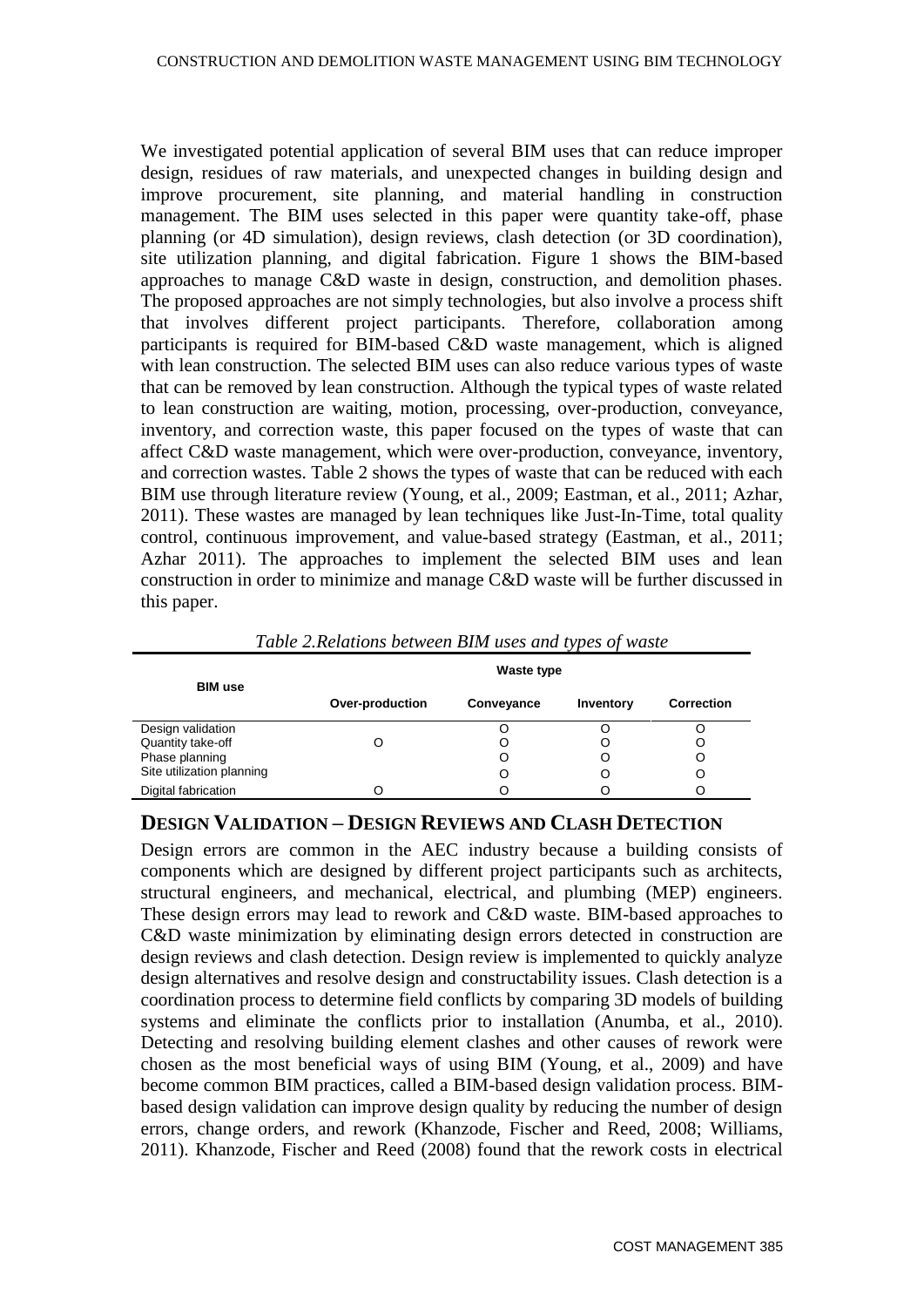work in a hospital project were reduced to 0.2% of the work costs through BIM implementation, although 1–2% of electrical work costs is generally incurred as rework costs due to design changes in similar projects. Consequently, the design validation can reduce the amount of C&D waste by preventing change orders and design errors in design and construction phases. Lean construction also reduces correction waste producing a part that is scrapped or requires rework. Integration between BIM and lean construction can create a synergy effect on C&D waste reduction by eliminating rework.

#### **QUANTITY TAKE-OFF**

C&D wastes are generated due to improper residues of raw materials and poor procurement and planning (Poon, Yu and Jaillon, 2004; Yeheyis, et al., 2013). Therefore, it is important to accurately estimate the amount of materials required on a construction site to reduce unnecessary raw materials and improve a procurement process. A process in which a BIM model can be used to accurately perform quantity take-off in the design and construction processes and provide modifications with potential to save time. The BIM-based quantity take-off as well as lean construction prevents the amount of over-production producing unnecessary materials. Furthermore, BIM-based quantity take-off can explore different design options and concepts by considering the perspective of C&D waste management. Based on quantity take-off, proper length, area, or volume of materials can be ordered. Furthermore, available cut-off length, areas, or volume can be considered to maximize the amount of C&D waste that can be reused and recycled. Porwal and Hewage (2012) claimed that consideration of proper length of rebar and available curoff length reduced 1.6% of waste of structural reinforcement by maximizing the reuse rate of remained rebar. Remained materials should be appropriately stored to reuse them for other activities on a construction site or dispose. While the remained materials are stored for other purposes, additional C&D waste may be generated due to inefficient material handling. Therefore, we need a plan to manage the remained raw materials on site.

BIM-based quantity take-off can also be utilized in demolition and renovation projects. Accurate quantity take-off using BIM can help calculate the amount of C&D waste, disposal charging fee, and required number of pick-up trucks (Cheng and Ma, 2013). The precise results help participants manage waste. Cheng and Ma (2013) compared the total volume of demolition waste estimated by using the Spanish model provided by Solis-Guzman, et al. (2009) and BIM. The total volume of demolition waste based on the traditional way was 15.8% different from the result using BIM.

#### **PHASE PLANNING (4D SIMULATION)**

Phase planning based on integration of a schedule and BIM model enables to effectively plan the phased occupancy and show the construction sequences and space requirements on a construction site. BIM model can be integrated with planning of human, equipment, and material resources for better schedule and quantity, identify, and resolve space and work space conflicts ahead of the construction process (Anumba, et al., 2010). A well-planned and smoothly-executed construction process can reduce errors, rework, and generation of C&D waste.

Procurement status of project materials can be monitored through BIM-based phase planning. The right amount of right materials should be delivered and made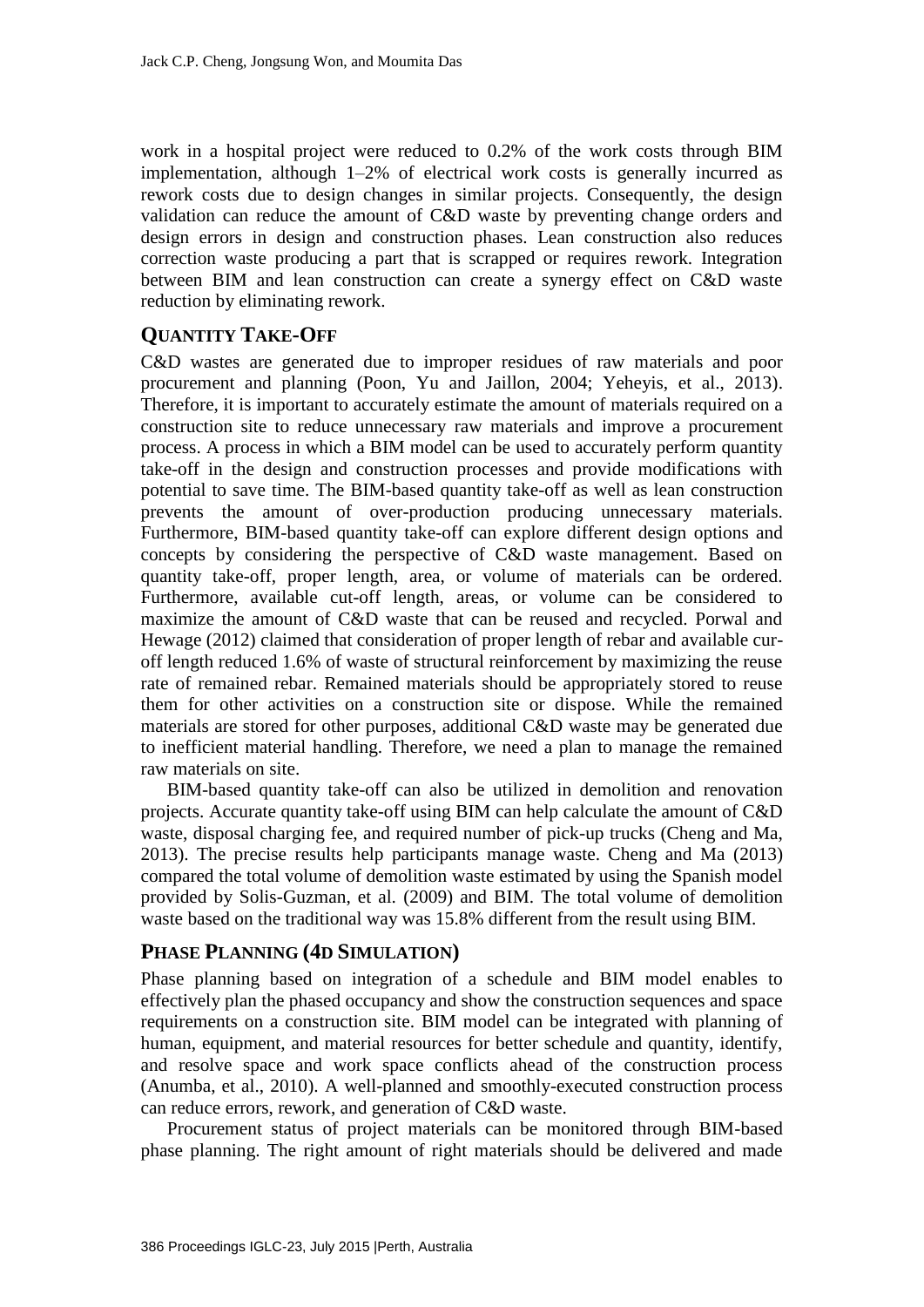available on site when they are required because early material delivery may lead to inventory problems, unnecessary moving, and material deterioration due to weather conditions, which could increase the amount of C&D waste. BIM can also track and manage the supply chains of different building components and materials. Precise scheduling enables just-in-time delivery of materials and equipment, reduction of the amount of C&D waste by decreasing a likelihood of damages, and maximization of reusing and recycling rate of generated C&D waste by forecasting appropriate time to use the remained waste. The generated disposal waste can be also managed efficiently by forecasting accurate location and time that disposal waste will be generated on site.

#### **SITE UTILIZATION PLANNING**

Inappropriate material handling is one of the major causes to generate unexpected C&D waste. Better site layout planning improves the movement of materials and reduces the number of double handling of materials, which effectively reduce material wastage by reducing the number and distance of material handling (Ahankoob, et al., 2014). Site utilization planning based on a 4D model and quantity take-off graphically can calculate the amount, location, and time of expected C&D waste to be reused, recycled, and disposed on site with the construction activity schedule. Equipment and storage space for reusing, recycling, and managing C&D waste can be analyzed and planned.

#### **DIGITAL PREFABRICATION**

The use of precast concrete and prefabricated steel elements can reduce C&D waste on site. The use of prefabricated elements could reduce the amount of construction waste by 52% (Jaillon, Poon and Chiang,2009). However, prefabrication is technically challenging because accurate dimensions are required early in the design process and proper installation is then needed on site. BIM digitally provides accurate detailed geometrical representation of each building component and allows the geometrical information to be exported to data formats used in fabrication shops. Fabricators can manage and automate a fabrication process using information extracted from BIM models. Moreover, BIM-based digital prefabrication enables lean construction and material handling efficiently by reducing the number of material handling on site.

# **WORK FLOW OF BIM-BASED C&D WASTE MANAGEMENT**

Since the selected BIM uses for C&D waste management change design and construction processes, they may also affect work flows for waste management (Figure 2).To reduce C&D waste in design and construction phases, design errors, change orders, and reworks should be eliminated through BIM-based design validation, quantity take-off, and digital fabrication.

The first step for BIM-supported C&D waste estimation is to extract quantities of each material from a BIM model and integrate them with a construction schedule. Based on quantity take-off and a predefined C&D catalogue, we classify C&D waste into inert waste like concrete and non-inert waste like wood without additional time and efforts. Then, the volume of C&D waste, disposal charging fee, and required number of pick-up trucks can be accurately estimated using the waste index and help architects and contractors plan C&D waste management at the beginning stage of a project. The C&D waste generated on the construction site can be managed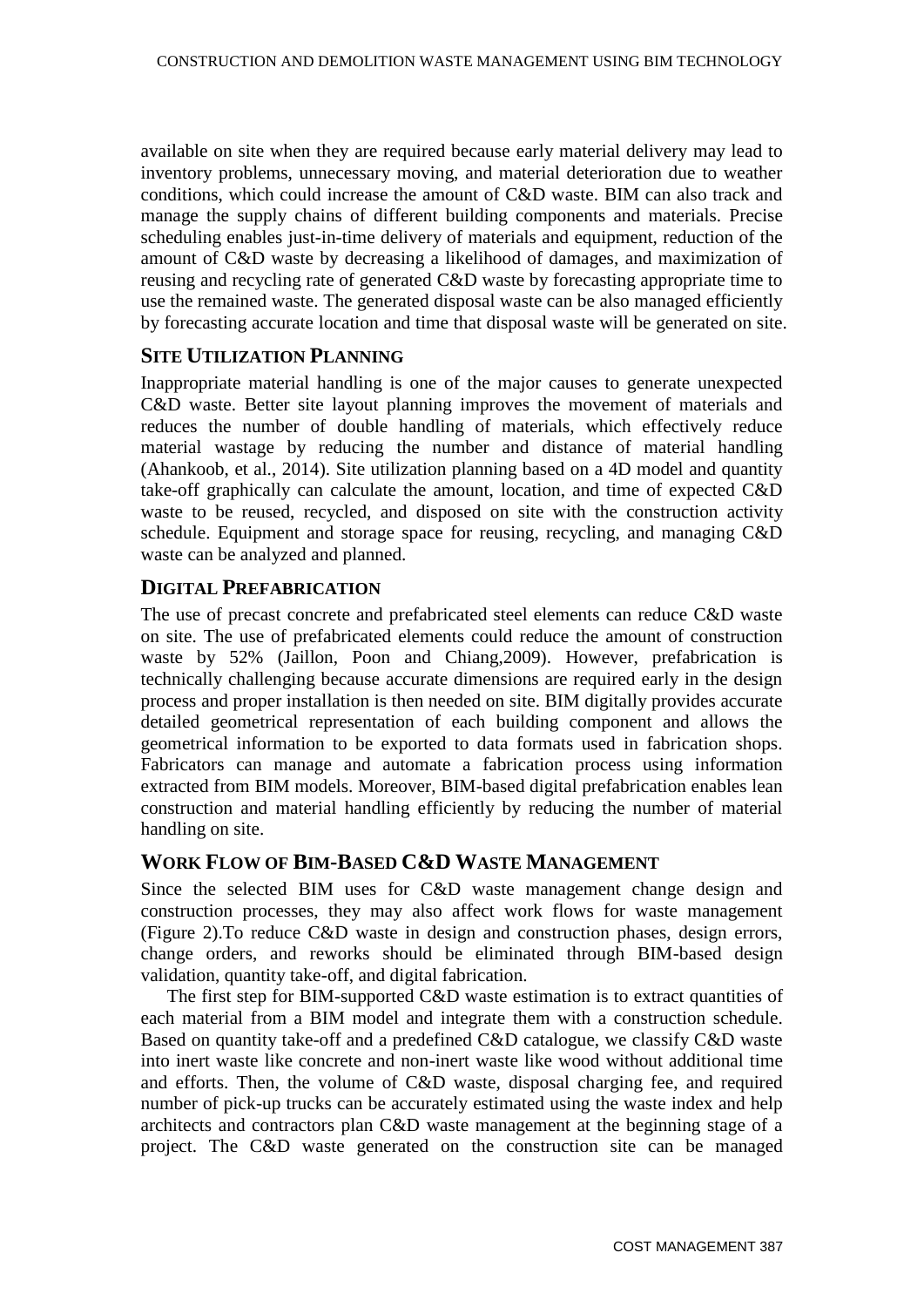efficiently through site utilization planning based on BIM models that are integrated with the quantities and project schedule.



*Figure 2. An Example of the Work Flow for BIM-based C&D Waste Management*

# **CONCLUSIONS**

C&D wastes are generated due to improper design, poor procurement and planning, inefficient material handling, residues of raw materials, and unexpected changes in design, construction, and demolition phases. This paper investigates the potential of BIM technology for supporting integrated building design and construction processes to eliminate the major causes of C&D waste generation and manage the waste. We explored that C&D waste could be reduced through design reviews, clash detection, quantity take-off, phase planning, site utilization, and digital prefabrication. In addition, C&D waste could be reused and recycled by managing a process based on quantity take-off, phase planning, and site utilization planning. The minimized and disposed wastes could be monitored by BIM-based waste management planning and execution. Integration between BIM and lean construction can create the synergy effects on C&D waste reduction on site by eliminating waste from processes.

Since the BIM-based approaches and lean construction focus on the process changes that involve different types of project participants, close collaboration among them is required for C&D waste management. However, this paper does not provide expected or actual benefits associated with C&D waste minimization and management using the proposed BIM-based approaches. In the future, these approaches will be attempted in pilot BIM projects to evaluate the actual effectiveness of BIM for minimizing and managing C&D waste in AEC projects.

# **REFERENCES**

Ahankoob, A., Khoshnava, S. M., Rostami, R. and Preece, C. 2014. BIM Perspectives on Construction Waste Reduction. In: *Proc*. *Ann. Conf. of the*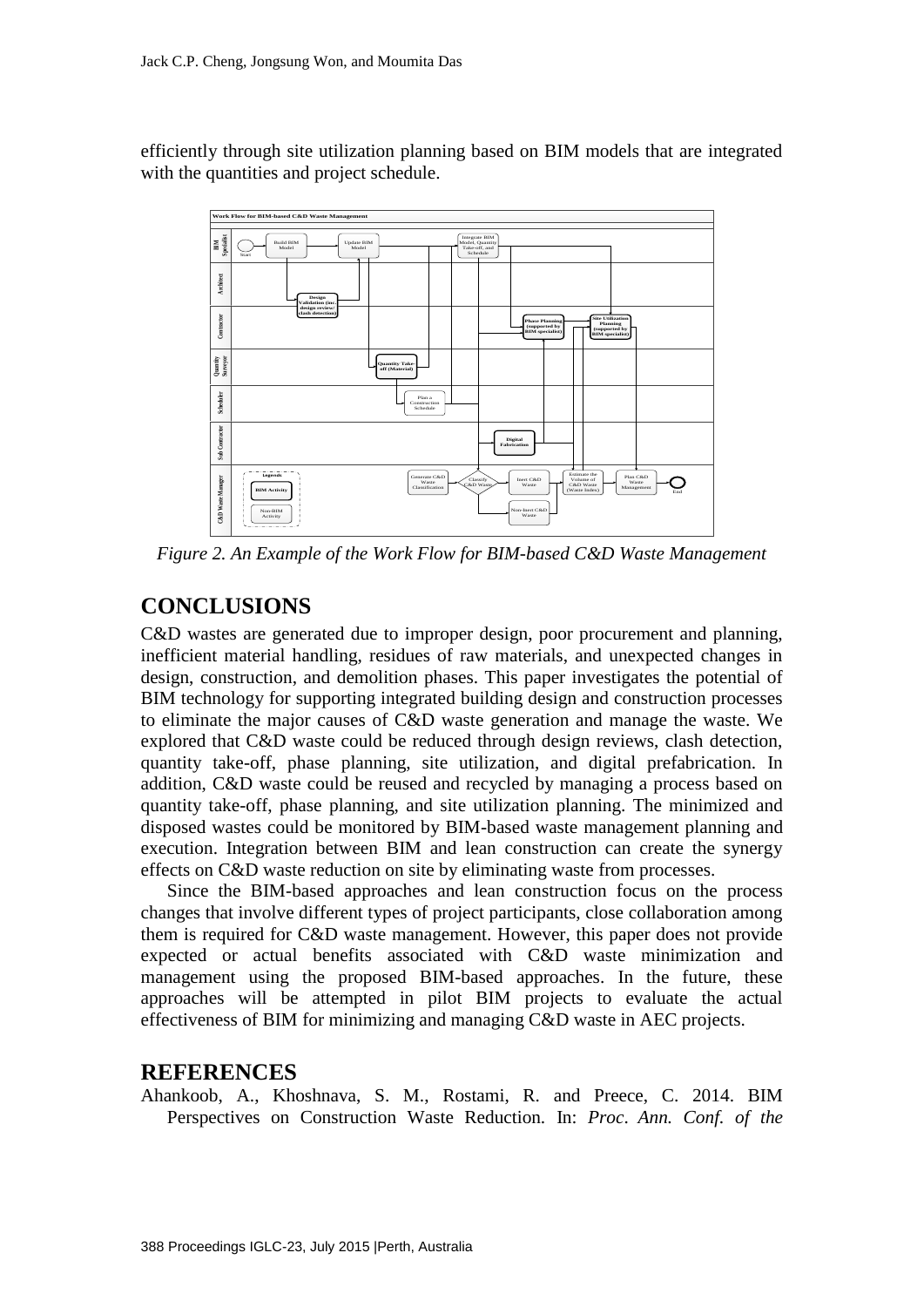*Management in Construction Research Association (MiCRA),* Kuala Lumpur, Malaysia, Nov. 6.

- Anumba, C., Dubler, C., Goodman, S., Kasprzak, C., Kreider, R., Messner, J., Saluja, C., and Zikic, N., 2010. *The BIM Project Execution Planning Guide and Templates*. University Park, PA, USA: Department of Architectural Engineering, The Pennsylvania State University.
- Azhar, S., 2011. Building Information Modeling (BIM): Trends, Benefits, Risks and Challenges for the AEC Industry. *Leadership and Management in Engineering*, 11(3), pp.241-252.
- Bloomberg, M.R., Burney, D.J., and Resnick, D., 2012. *BIM Guidelines.* New York: Department of Design + Construction.
- Cheng, J.C.P. and Ma, L.Y.H., 2013. A BIM-Based System for Demolition and Renovation Waste Estimation and Planning. *Waste Management,* 33(6), pp.1539- 1551.
- Eastman, C., Teicholz, P., Sacks, R., and Liston, K., 2011. *BIM Handbook - a Guide to Building Information Modeling for Owners, Managers, Designers, Engineers, and Contractors 2 nd Ed*. Hoboken, NJ: John Wiley & Sons, Inc.
- Formoso, C.T., Soibelman, L., Cesare, C.D. and Isatto, E.L., 2002. Material Waste in Building Industry: Main Causes and Prevention. *Journal of Construction Engineering and Management,* 128(4), pp.316-325.
- Gavilan, R.M. and Bemold, L.E., 1994. Source Evaluation of Solid Waste in Building Construction. *Journal of Construction Engineering and Management,* 120 (3), pp.536-555.
- Hamidi, B., Bulbul, T., Pearce, A., and Thabet, W. 2014. Potential Application of BIM in Cost-Benefit Analysis of Demolition Waste Management. *Construction Research Congress*, pp.279-288.
- Hong Kong Environment Protection Department. 2013. *Hong Kong Waste Treatment and Disposal Statistics.* Hong Kong.
- Huovila, P. and Koskela, L. 1998. Contribution of the Principles of Lean Construction to Meet the Challenges of Sustainable Development. In: *Proc*. *6 ht Ann. Conf. of the Int'l. Group for Lean Construction*. Guaruja, Brazil, Aug. 13-15
- Jaillon, L., Poon, C.S., and Chiang, Y.H., 2009. Quantifying the Waste Reduction Potential of Using Prefabrication in Building Construction in Hong Kong. *Waste Management,* 29, pp.309-320.
- Khanzode, A., Fischer, M., and Reed, D., 2008. Benefits and Lessons Learned of Implementing Building Virtual Design and Construction (VDC) Technologies for Coordination of Mechanical, Electrical, and Plumbing (MEP) Systems on a Large Healthcare Project. *ITcon.* 13, pp.324-342.
- Krygiel, E. and Nies, B., 2008. *Green BIM: Successful Sustainable Design with Building Information Modeling.* Indianapolis: Wiley Publising Inc.
- Lawton, T., Moore, P., Cox, K., and Clark, J. 2002. The Gammon Skanska Construction System .In: *Proc*. *Int'l. Conf. on Advances in Building Technology*, Hong Kong, China, Dec. 4-6
- Liu, Z., Osmani, M., Demian, P., and Baldwin, A.N. 2011. The Potential Use of BIM to Aid Construction Waste Minimalisation. In: *Proc*.*The CIB W78-W102 Conf.* Sophia Antipolis, France, Oct. 26-28.